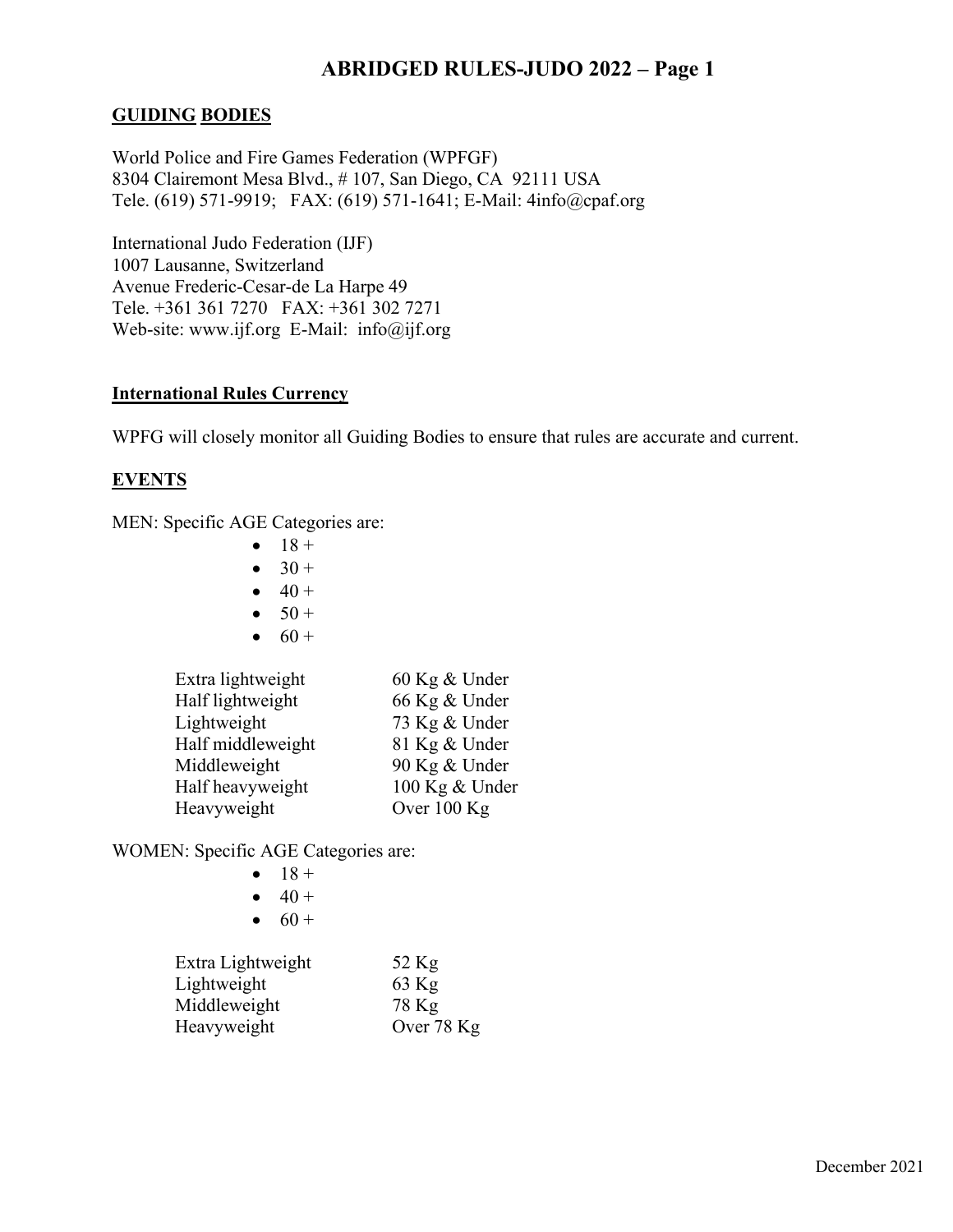### **EQUIPMENT**

#### **Blue and White** *Judogis* **(Judo Uniforms)**

The contestant shall wear either a blue or white *Judogi* (The first competitor called shall wear the white *Judogi*; the second shall wear the blue). Judogi must meet the requirements and can be tested with the Sokuteiki.

IJF Approved Judogi are NOT obligatory!

• For a better efficiency and to have a good grip it is necessary for the jacket to be well fitted in the belt, with the belt tied tightly.

• To reinforce that, the competitor shall arrange their judogi and belt quickly between Mate! and Hajime! announced by the referee.

• If an athlete intentionally loses time arranging his jacket and belt, he will receive Shido.

### **ARTICLE 3 – Judo Uniform (***Judogi***)**

The contestants shall wear a *Judogi* complying with the following conditions:

1. Strongly made in cotton or similar material, in good condition (without rent or tear). The material must not be so thick or hard or slippery as to prevent the opponent from taking a grip.

2. Blue in color for the second contestant and white or off-white for the first contestant.

3. (Acceptable markings, where a contest is eligible): Refer applicable subsection under ARTICLE 3 – Judo Uniform of IJF Rules.

4. The jacket shall be long enough to cover the thighs and shall, at a minimum, reach to the fists when the arms are fully extended downwards at the sided of the body. The body of the jacket shall be wide enough to cross over at the level of the bottom to the edge with a minimum overlap of 20cm. The sleeves of the jacket must reach to the wrist joint at a maximum and 5cm above the wrist joint at a minimum. A space of 10-15cm shall exist between the sleeve and the arm (inclusive of bandages) on the entire length of the sleeve.

5. The trousers, free of any markings, shall be long enough to cover the legs and shall at a maximum reach to the ankle joint and at a minimum 5cm above the ankle joint. A space of 10-15cm shall exist between the trouser leg and the leg (inclusive of bandages) on the whole length of the trouser leg.

6. A strong belt, 4 to 5 cm wide, which color corresponds to the grade, shall be worn over the jacket at waist level and tied with a square knot, tight enough to prevent the jacket from being too loose and long enough to go twice around the waist and leave 20 to 30 cm protruding from each side of the knot when tied.

7. Female contestants shall wear under the jacket either: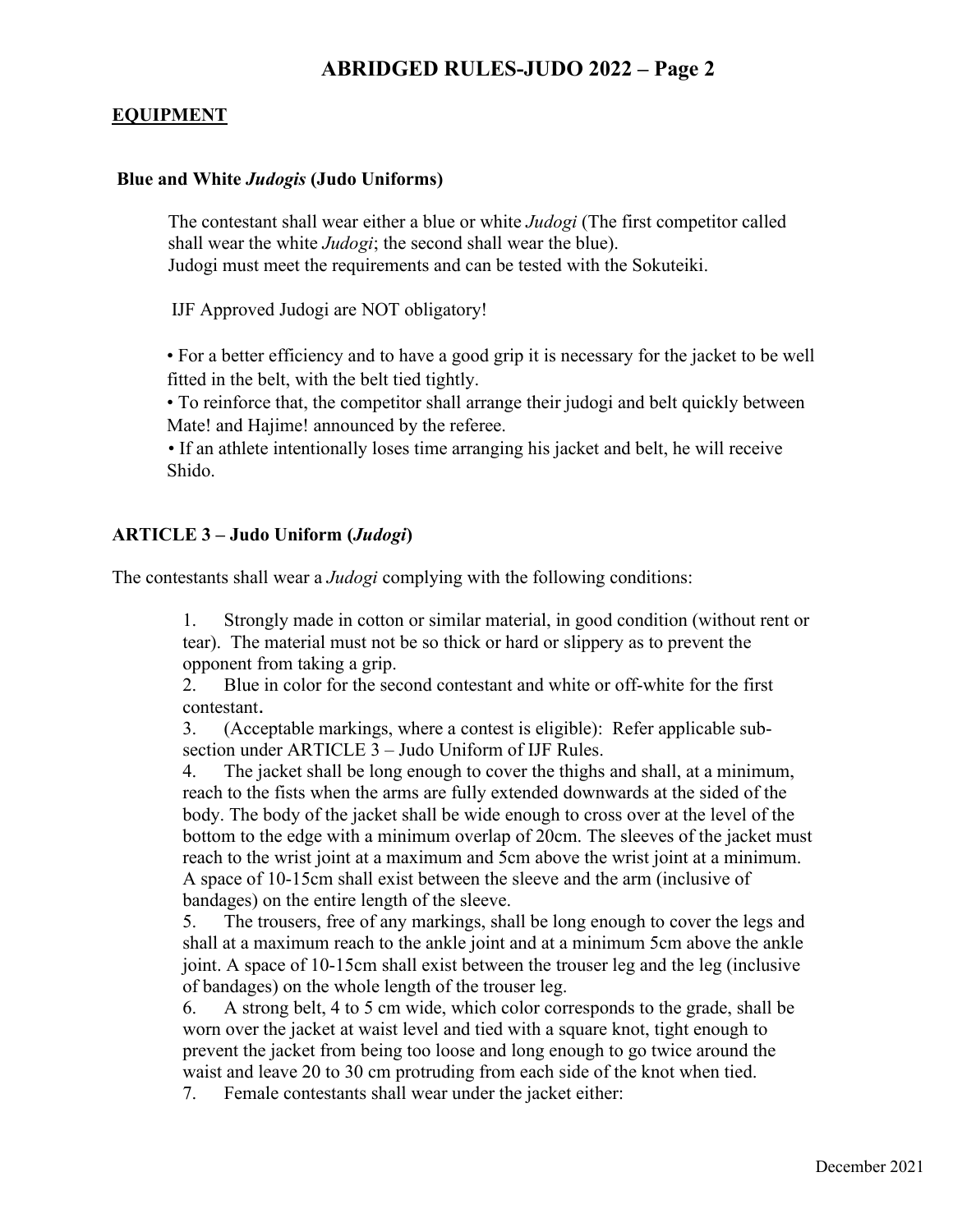- i. A plain white or off-white shirt with short sleeves and long enough to be worn
- ii. inside the trousers, or:
- iii. A plain white or off-white leotard with short sleeves.

### **Markings and Advertising**

The space on the shoulder stripes (25cm x 5 cm on both right and left side) and on the upper arms (10cm x 10cm on both right and left side) can be either used for EJU Suppliers or for own sponsors of the Federation or Judoka. The space on the right chest (5cm x 10cm) can be used by federations and their Judoka for their own sponsors. The logo of a Judogi brand can only be used, if it corresponds with brand of the Judogi itself and if it is of an EJU Supplier. Please note: On all advertising spaces it is strictly prohibited to promote tobacco, alcohol, any substances listed in the doping code, or any product or service contrary to public morals.

The space on the left chest (10cm x 10cm) can be used for the national colours or the national emblem corresponding with the IOC code on the backnumber (regional or club emblems are not allowed). All other markings on the Judogi, like Judogi brand logos, name of Judoka, etc. have to comply with the IJF Judogi Rules.

Refer IJF Rules at APPENDIX Article 3 – Judo Uniform (*Judogi*) for further competitor requirements relating to *Judogis*.

Also refer to ARTICLE 4 and APPENDIX for IJF requirements re Hygiene at competitions.

## **SCORING**

The Judo Competition will be conducted with the IJF Contest Rules refer ARTICLES 19 to 29 (inclusive) for the full International Judo Federation Contest Rules for the conduct and scoring of the WPFG Judo Events.

### **Technical score:**

• In regular time (3 or 4 minutes), a contest can only be won by a technical score or scores (one Waza-ari or Ippon).

• A penalty or penalties will not decide the winner, except for Hansoku-make (direct or accumulative).

- A penalty is never a score.
- There are now two Shido and the third Shido becomes Hansoku-make.

## **COMPETITOR RESPONSIBILITY AFTER DECISION**

After the referee has indicated the result of the contest, the contestants shall take one step backward to their respective blue and white tapes, make a standing bow and leave the competition area.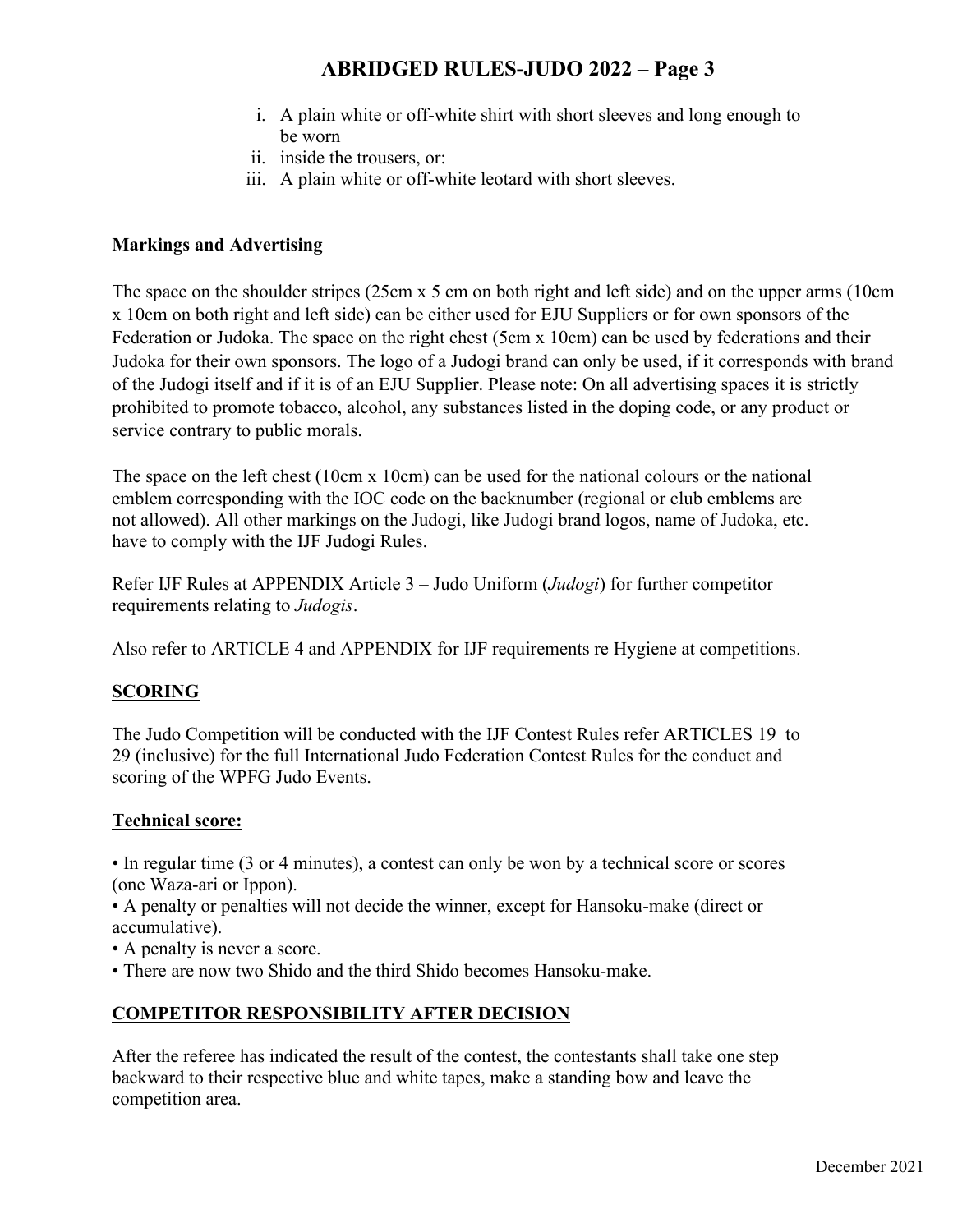A decision can only be revoked after studying the video images, which shows the wrong decision and does not damage the course of the tournament.

Should the referee award the contest to the wrong contestant in error, the two judges must ensure that the referee changes this erroneous decision.

All actions and decisions taken in accordance with the "Majority of Three" rule by the referee and judges shall be final and without appeal.

## **BRACKETING**

| 2 competitors in any event | <b>Best of Three Contests</b>                             |
|----------------------------|-----------------------------------------------------------|
| 3 - 7 competitors:         | Round Robin (Group Play); finals from results.            |
| 8 or more competitors:     | Double Elimination Knock out system with direct repêchage |
|                            | (guarantees all competitors fights).                      |

### **SEEDING**

Competitors will be separated from each other on the basis of previous judo results from WPFG. We only use results from our previous games.

Every after that is place randomly.

WPFG Federation Director can be consulted for any other known participants who would have been seeded otherwise due to their continental or world rankings.

## **COACHING:**

Code of behaviour of coaches as defined in the IJF Sports and Organization Rules, Annex 4 will be strictly observed. Coaches are not allowed to give indications to the competitors while they are fighting. Only during the pause time (after mate), will coaches be permitted to give indications to their athletes. After the pause is finished, and the fight continues (hajime), coaches must keep silent. If a coach doesn´t follow these rules, she/he can be expelled from the competition area for the day. If the coach persists with this behaviour from outside the competition area, she/he could be penalised further.

## **GENERAL SPORT RULES for Judo**

### **ELIGIBILITY**

1. Black and Brown belts only.

2. All competitors in Judo shall have an identification card, certificate or diploma authorized by credentialed school or instructor with them at the meet.

3. All competitors will be medically examined before weigh-in.

## **WEIGH-IN PROCEDURES**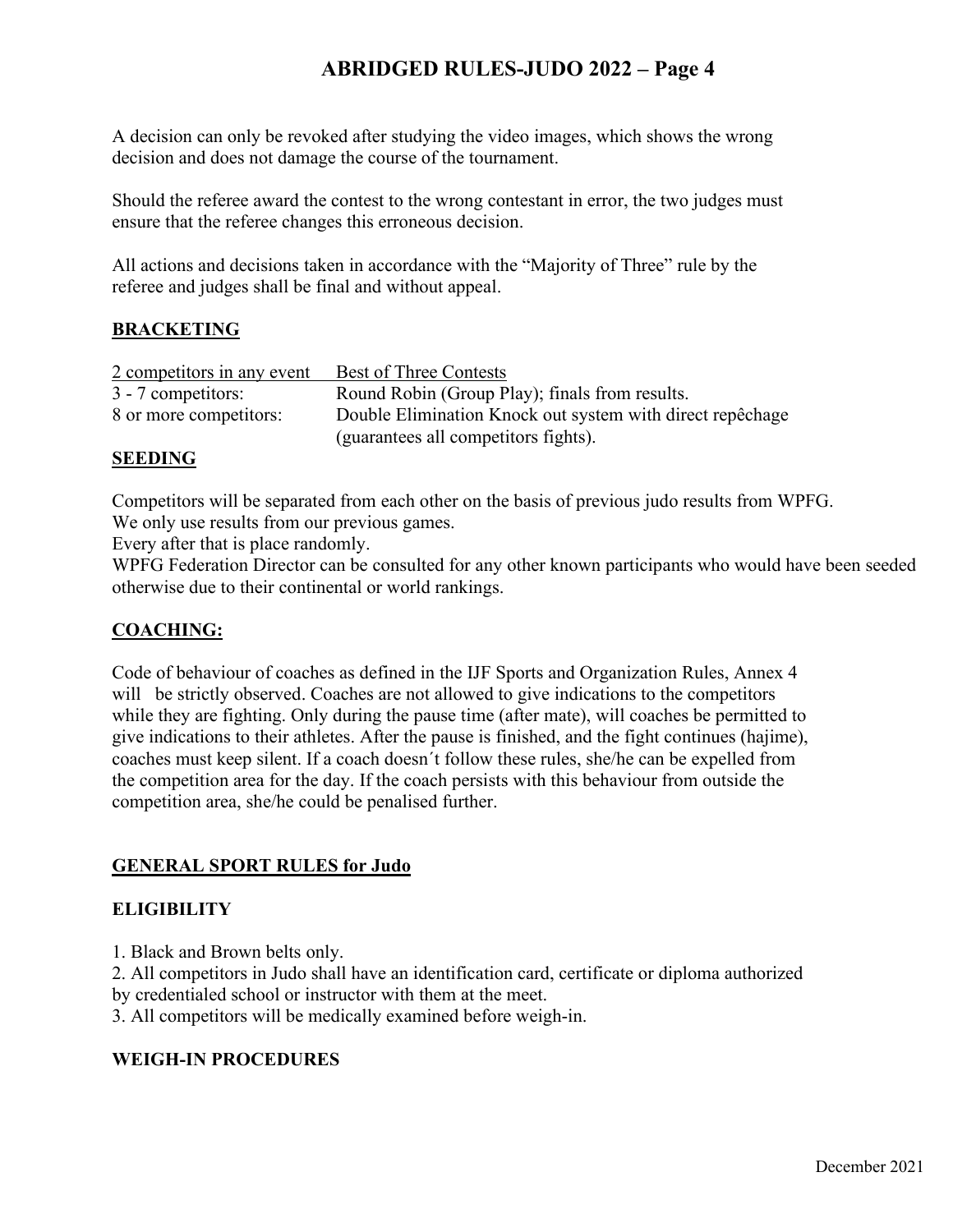Weighing-in of the competitors shall not take place more than 24 hours prior to competition for the specific weight category.

The weigh-ins shall be conducted in a private room. The room will be available to the officials' 15 minutes before the start of the weigh-in.

An accurate IJF accredited scale shall be used. Two chairs and a table shall be provided for the officials to record the body weights. Scales will also be available at the Registration Centre or the official scales are available the whole day for unofficial weight control.

The competitor must try to make the weight enrolled in for the competition, but we shall always use the weight made at the time of weigh-ins.

The competitors:

• presenting themselves after the closing of the weigh-in, cannot participate at the competition.

• can present themselves only one time on the scales during the official weigh-in.

• must present their WPFG Accreditation and Passport (or national ID card indicating nationality and date of birth) at the official weigh-in.

## **DURATION OF CONTEST**

Men:

18 years to 29 years (Formally OPEN): four (4) minutes real contest time,

30 years to 39 years (Formally SENIOR) &, 40 years to 49 years (Formally MASTER): 50 years and Over (Formally GRAND MASTER): three (3) minutes real contest time

Women:

18 years to 39 years: four (4) minutes real contest time. 40 over and over: three (3) minutes real contest time

Any contestant is entitled to rest between contests for a period of one 1 complete match. If the match finish earlier there will be played another match till the complete match time (total 4 or 3 minutes) is played

## **TIME OUT**

The time signaled between the announcement of "*Matte*" and "*Hajime*" and between "*Sonomama*" and "*Yoshi*" by the referee shall not count as part of the duration of the contest.

## **TIME SIGNAL**

The end of the time allotted for the contests shall be indicated to the referee by the ringing of a bell or other similar audible method.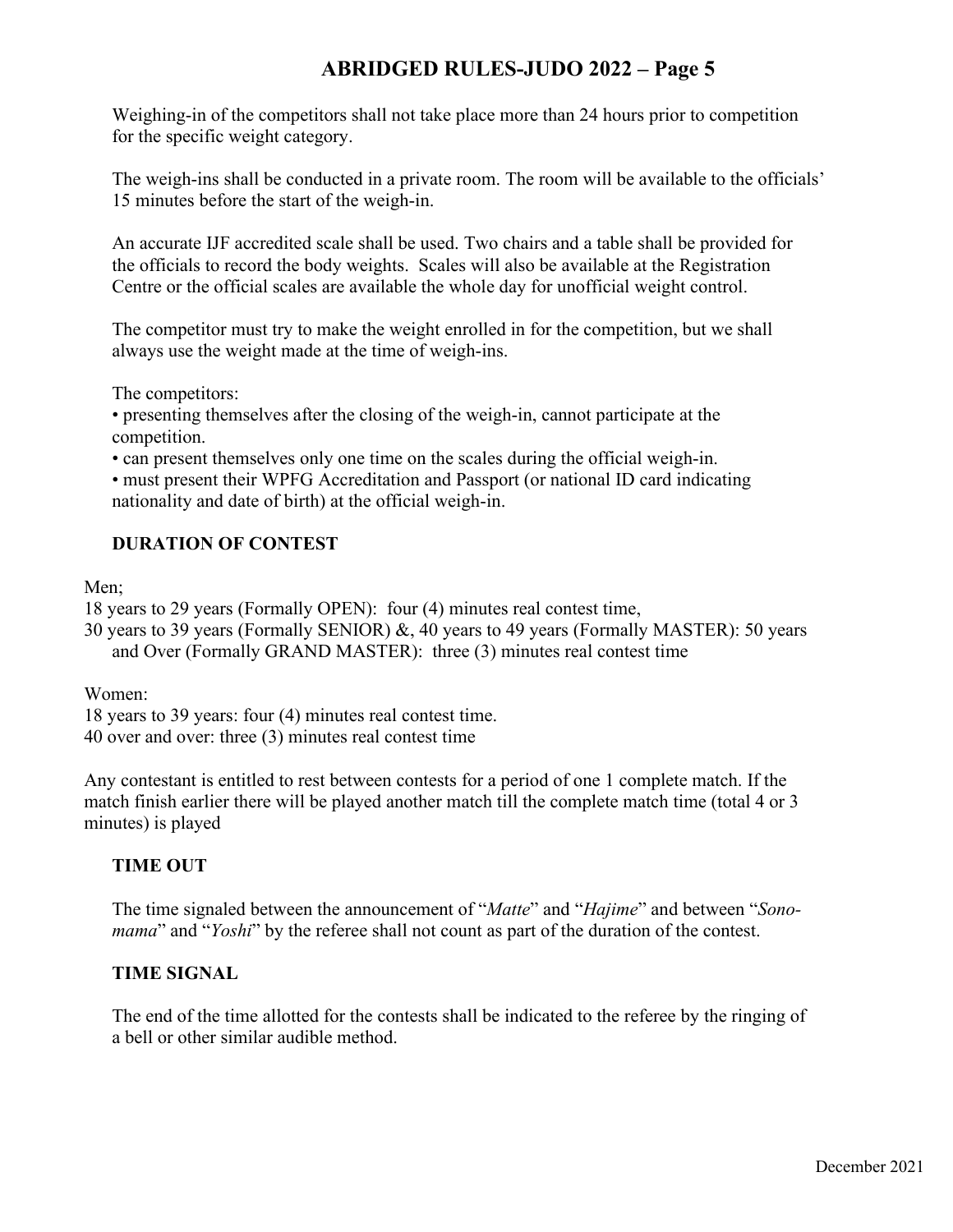When using several competition areas at the same time, the use of VARYING audible devices is required. The time signal must be sufficiently audible to be heard over the noise of the spectators.

## **START OF CONTEST**

The mat referee is standing with his face to the jury table. The judokas stand on the edge (white will stand on the right side of the mat referee) of the tatami with the face also to the jury table. The mat referee makes a movement at the same time with both arms at shoulder height that the judokas may enter the tatami. The judokas walks next to the contest area until they reach the line of the referee. Here they wait until the mat referee can see the judokas both and then again he makes a gesture with his arms that they can enter the contest area. The judoka make a standing bow before they enter the mat and walk until they are about three to four meters apart and make a standing bow again and take another one step forward, after which the referee announce "Hajime" to start the contest.

The contest shall always begin in the standing position.

Only the members of the Refereeing Commission may interrupt the contest.

The contestants must bow to each other at the beginning and end of the contest. If the contestants do not bow, the referee must announce "*Rei*."

### **BOWING PROCEDURE**

The following Bowing Guide is adapted from the I.J.F. Bowing Guide.

A part of the etiquette of Judo, the *rei*, is a tradition which reflects the respect and discipline that permeates the unique activities of the sport. Refer to the IJF Bowing Guide for further details as bowing should be followed in a respectful fashion.

All standing *rei* should be at an angle of 30 degrees as measured at the waist.

Due to the care system, There will be 1 mat referee on the tatami. The other two referees are behind the care system. They have mutual contact with each other through means of communication (in-ear sets). The mat referee will enter the tatami along the edge of the tatami and will start the

contest in the center of the tatami opposite the jury table (see start of the competition). When the match is over, he waits for the judokas to

have properly left the mat, then he walks back to the jury table and takes place behind the care system and 1 of the 2 care system referee becomes the next mat referee according to a rotation schedule. By entering and leaving the tatami the referee will make a standing rei.

## **END OF CONTEST**

The referee shall announce "*Sore-made*" and end the contest:

- (a) When one contestant scores *Ippon* or *Waza-ari awasete Ippon*.
- (b) In the case of *Fusen-gachi* (win by default) or *Kiken-gachi* (win by withdrawal).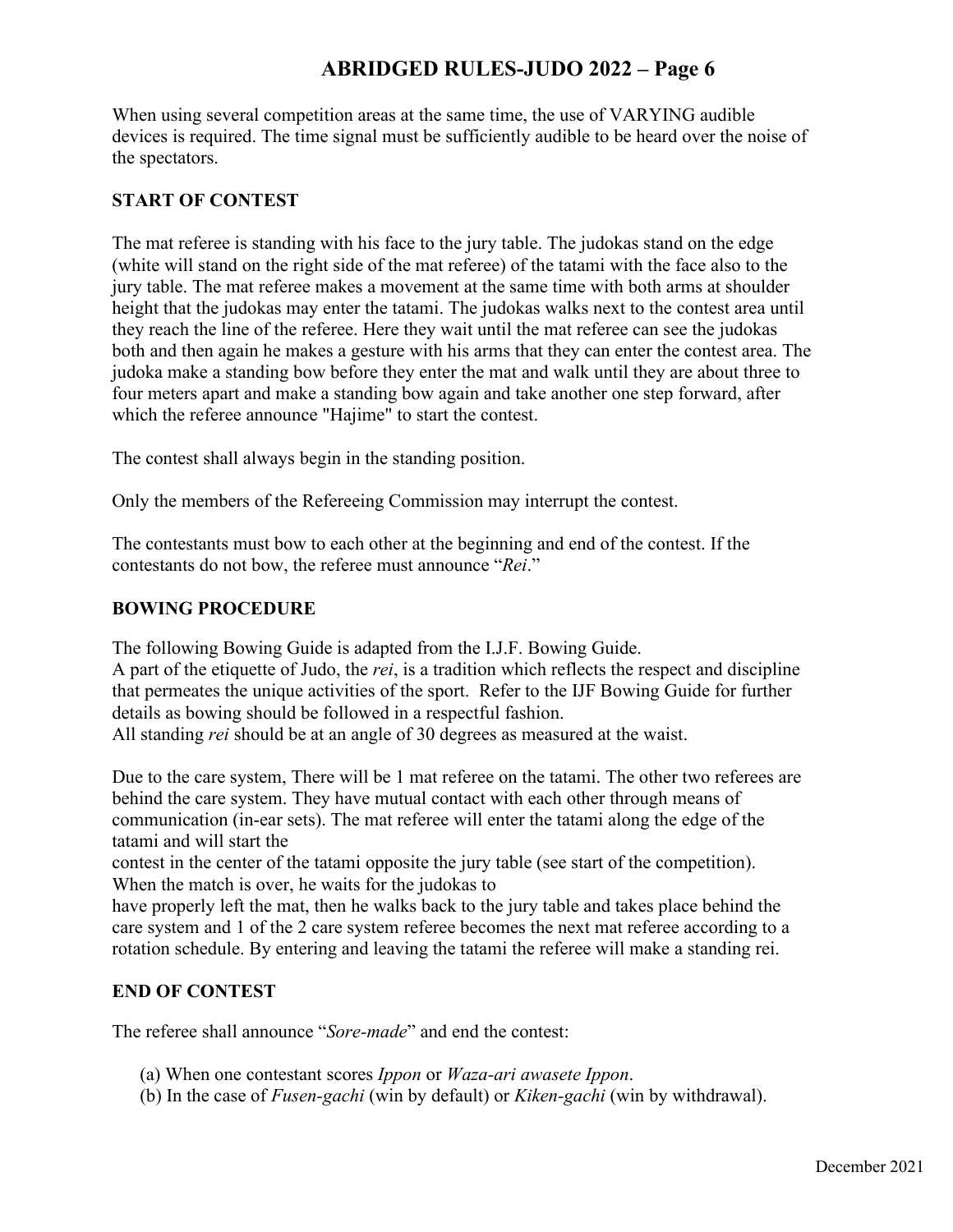(c) In the case of *Hansoku-make* (disqualification).

(d) When one contestant cannot continue due to injury.

(e) When the time allotted to the contest has expired (see *Hanei*).

(f) Upon the announcement of "*Sore-made*" by the referee, the contestants shall return to their starting positions.

(g) Golden Score:

When both players have no technical score or the technical scores are equal at the end of the regular contest time, the contest shall continue in Golden Score regardless of the number of Shido given.

• Any existing score(s) and/or Shido(s) from regular time are carried into the Golden Score period and will remain on the score board.

• Golden Score can only be won by a technical score (Waza-ari or Ippon) or Hansoku-make (direct or by accumulative Shido).

• A penalty is never a score.

There is no time limit, only a score (waza-ari or ippon) or three shido's will end the match.

In the case of the *Ne-waza* where a player is being held and *Osaekomi* has been called, the referee will allow the hold down to continue for the 10 seconds – 19 seconds valid and 20 seconds *Ippon*, until the *Osaekomi* is broken (*Toketa*) or a *Shime-waza/kansetsuwaza* is applied by either *Tori* or *Uke* with immediate result. In this case, the competitor has won by the points according the reached score.

If during Golden Score time, a direct *Hansoku-make* is awarded, the result for the penalized player will have the same consequences as during a normal fight.

## **PROHIBITED ACTS AND PENALTIES**

The division of infringements, into 2 groups, is intended as a guide to give clearer understanding to all of the relative penalties normally awarded for committing the applicable prohibited act. When the penalties total up to 3 shido's, the competitor will be disqualified.

Whenever a referee awards a penalty, he/she should demonstrate the reasons for the penalty with a simple action.

A penalty can be awarded after the announcement of "*Sore-made*" for any prohibited act committed during the time allotted for the contest or, in some exceptional situations for serious acts committed after the signal to end the contest if the decision has not been given.

## **DEFAULT and WITHDRAWAL**

The decision of *Fusen-gachi* shall be given to any contestant whose opponent does not appear for his/her contest. A contestant who is not at his/her starting position after three (3) calls at one (1) minute intervals, will forfeit the contest.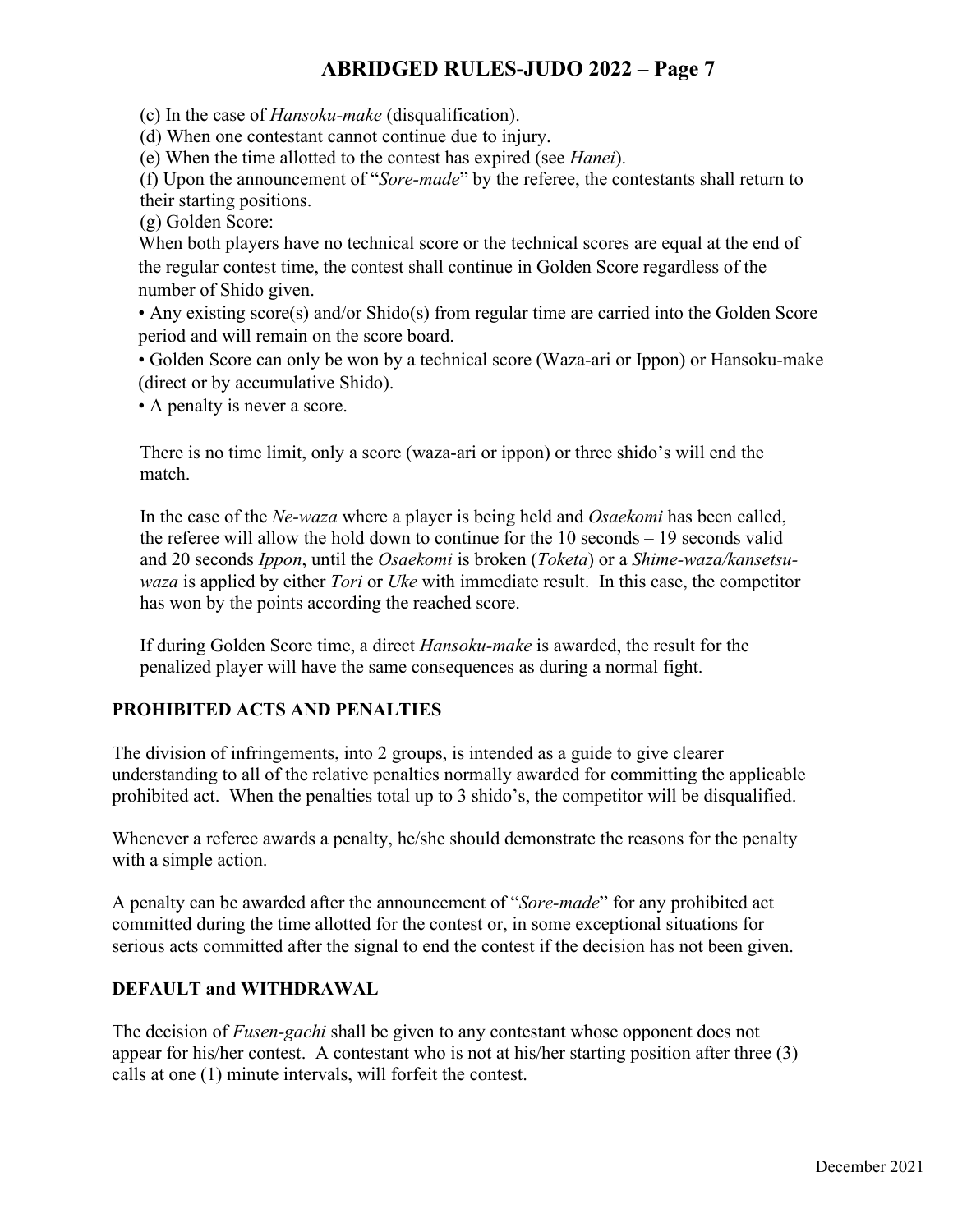The Referee must be sure before awarding *Fusen-gachi* that he has received the authority to do so by the Refereeing Commission.

The decision of *Kiken-gachi* shall be given to any contestant whose opponent withdraws from the competition for any reason, during the contest.

## **INJURY, ILLNESS or ACCIDENT**

The decision of the contest where one contestant is unable to continue because of injury, illness or accident during the contest shall be given by the Referee after consultation with the Judges according to the following clauses:

### **(a) Injury**

- (i) Where the cause of the injury is attributed to the injured contestant he/she shall lose the contest.
- (ii) Where the cause of the injury is attributed to the uninjured contestant the uninjured contestant shall lose the contest.
- (iii) Where it is impossible to determine which of the contestants was the cause of injury, the contestant unable to continue shall lose the contest.

### **(b) Sickness**

Generally, where one contestant is taken sick during a contest and is unable to continue, he/she shall lose the contest.

### **(c) Accident**

Where an accident occurs which is due to an outside influence (force majeure), after consulting with the Referee Commission, the contest shall be considered cancelled or postponed. In those cases of 'force majeure', the Sports Director, the Sports Commission and/or the IJF Jury will make the final decision.

## **MEDICAL EXAMINATIONS**

a) The Referee shall call the Doctor to attend to a contestant who has received a severe impact to the head or back (spinal column), or whenever the Referee has reason to believe there may be a grave or serious injury. In either case the Doctor will examine the contestant in the shortest time possible and indicate to the Referee whether the contestant can continue or not.

If the Doctor, after examining the injured contestant, advises the Referees that the contestant cannot continue the contest the Referee, after consultation with the Judges, shall end the contest and declare the opponent to be the winner by *Kiken-gachi*.

b) The contestant may ask the Referee to call for the Doctor, but in this case the contest is terminated, and his opponent shall win by *Kiken-gachi*.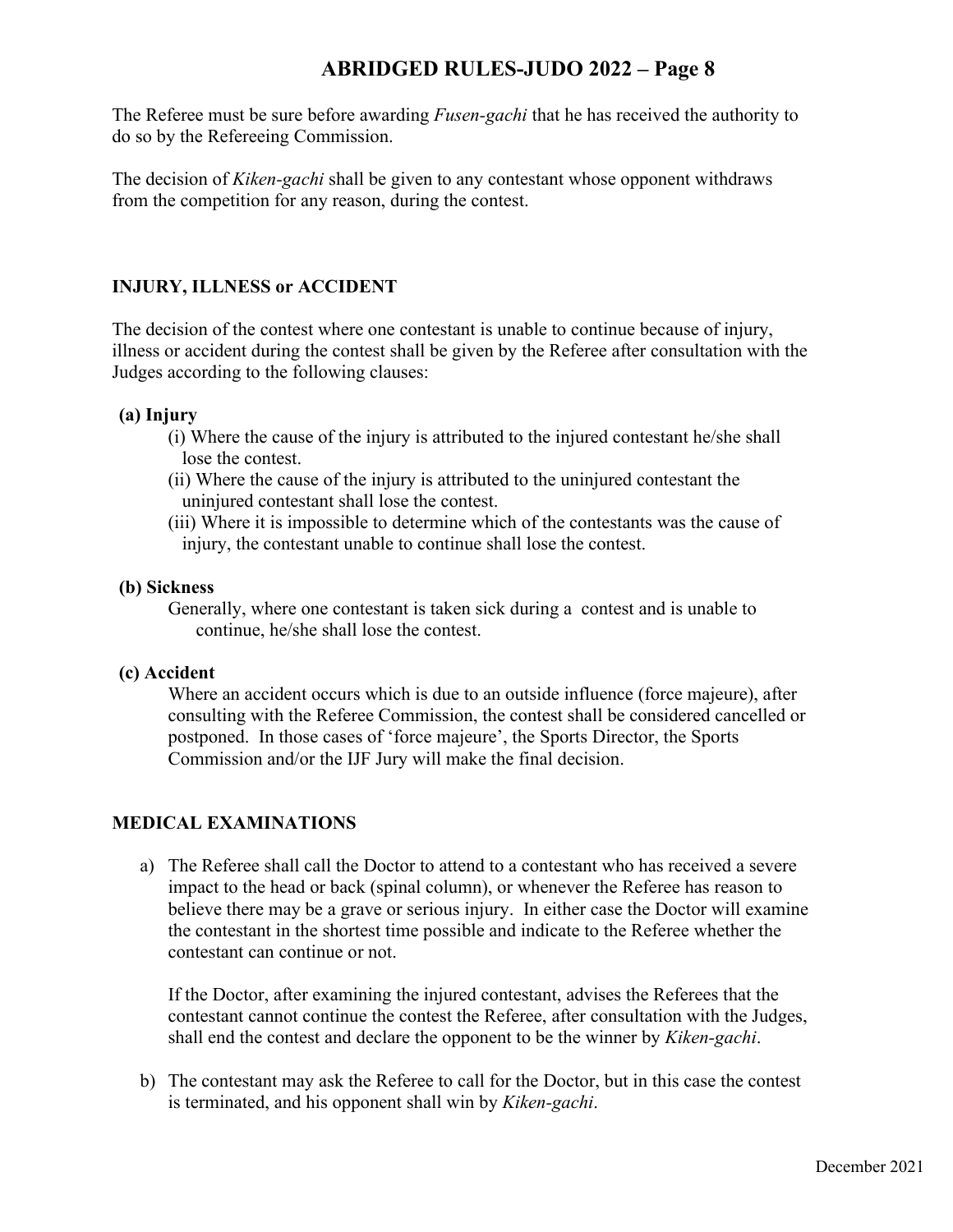c) The Doctor may also ask to attend to his contestant, but in this case the contest is terminated, and his opponent shall win by *Kiken-gachi*.

### **BLEEDING INJURIES**

When a bleeding injury occurs, the Referee shall call the Doctor to assist the contestant in stopping and isolating the bleeding.

In cases of bleeding, for health reasons, the Referee shall call the Doctor; the contestant is not allowed to compete while bleeding.

However, the same bleeding injury, may be treated by the Doctor on two (2) occasions. The third (3) time that the same bleeding injury occurs, the Referee, after previous consultation with Judges, shall end the contest for the contestant's own safety and he shall declare the opponent to be the winner by *Kiken-gachi*.

In any case where the bleeding cannot be contained and isolated, the opponent shall be the winner by *Kiken-gachi*

### **Minor Injuries**

A minor injury may be treated by the contestant himself.

For example in the case of a dislocated finger, the Referee shall stop the contest (by calling *Mate* or *Sono-mama*) and allow the contestant to reset the dislocated finger. This action should be done immediately with no assistance from the Referee or the Doctor and the contestant can continue in the contest.

The contestant will be allowed to reset the same finger on two (2) occasions. If the same dislocation occurs a third (3) time, the contestant shall not be considered to be in condition to continue in the contest. The Referee, after previous consultation with Judges, shall end the contest and declare the opponent to be the winner by *Kiken-gachi*.

### **APPENDIX Article 29 – Injury, Illness or Accident**

If during the contest a contestant is injured due to an action by the opponent and the injured contestant cannot continue, the Referee should analyse the case and make a decision based on the rules. Each case shall be decided on its own merit.

Generally only one (1) Doctor for each contestant is allowed on the competition area. Should a Doctor require an assistant(s), the Referee must first be informed. The coach is never allowed on the competition area.

When the Doctor is called, the Judges shall remain seated and observe the situation. Only the Referee shall draw near to the injured contestant to ensure that the assistance provided by the